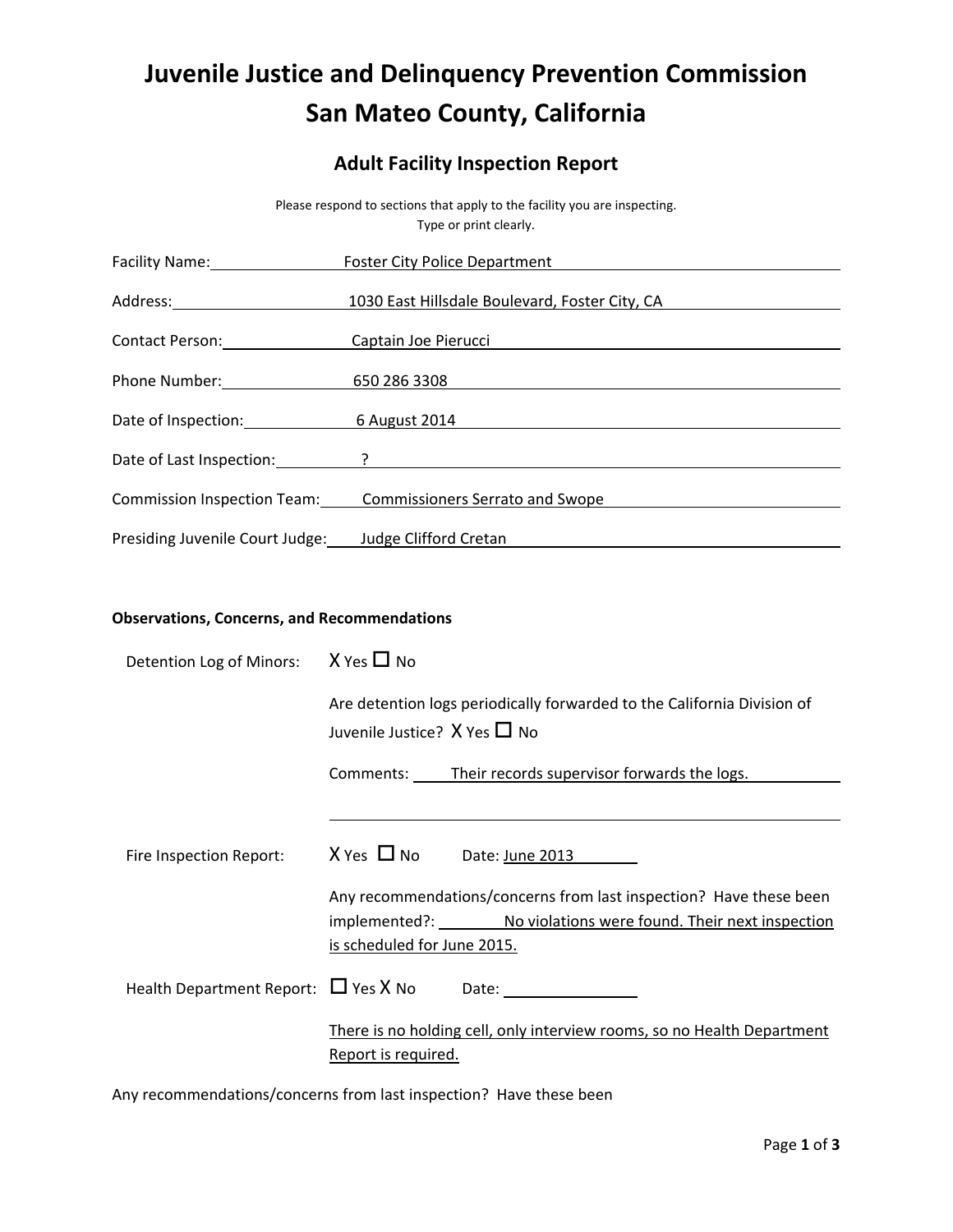## **San Mateo County Juvenile Justice and Delinquency Prevention Commission Adult Facility Inspection Report**

implemented?: **General Information** Number of minors held in detention during inspective review period: Secured 1 Non-Secured 1 Are minors given an orientation prior to being detained?:  $X$  Yes  $\Box$  No Comments: <u> 1989 - Andrea Santa Alemania, amerikana amerikana amerikana amerikana amerikana amerikana amerikana amerikan</u> How often are minors in custody supervised?: Constantly in sight/hearing of an officer. Is there constant auditory access to staff at all times?:  $X$  Yes  $\Pi$  No Comments: They have only one locked room. All interview rooms have both video and audio equipment. All interviews are recorded. They never lose sight or sound of either a youth or adult while in their facility. Is there any contact with adult inmates?:  $\Box$  Yes X No Comments: If arrested together, they are immediately separated. Are males and females kept in the same room/area?  $\Box$  Yes X No Comments: Are drinks (water) and snacks available, if requested?:  $X$  Yes  $\Pi$  No Comments: Police officers often get youth snacks from their vending machines. Is there access to toilets and washing facilities:  $X$  Yes  $\Pi$  No Comments: Are there provisions available for clothing, blankets, etc.?:  $X$  Yes  $\Box$  No Comments: List the names, dates, intake and release times, and circumstances for all minors held for longer than six hours. (Attach any additional documents if necessary.): The one young man held in secured detention was unruly and refused to follow directions. He was held for approximately 1 hour and 51 minutes nowhere near, let along exceeding, six hours. **Secured Detention**

Are minors in secured detention informed of the following?: